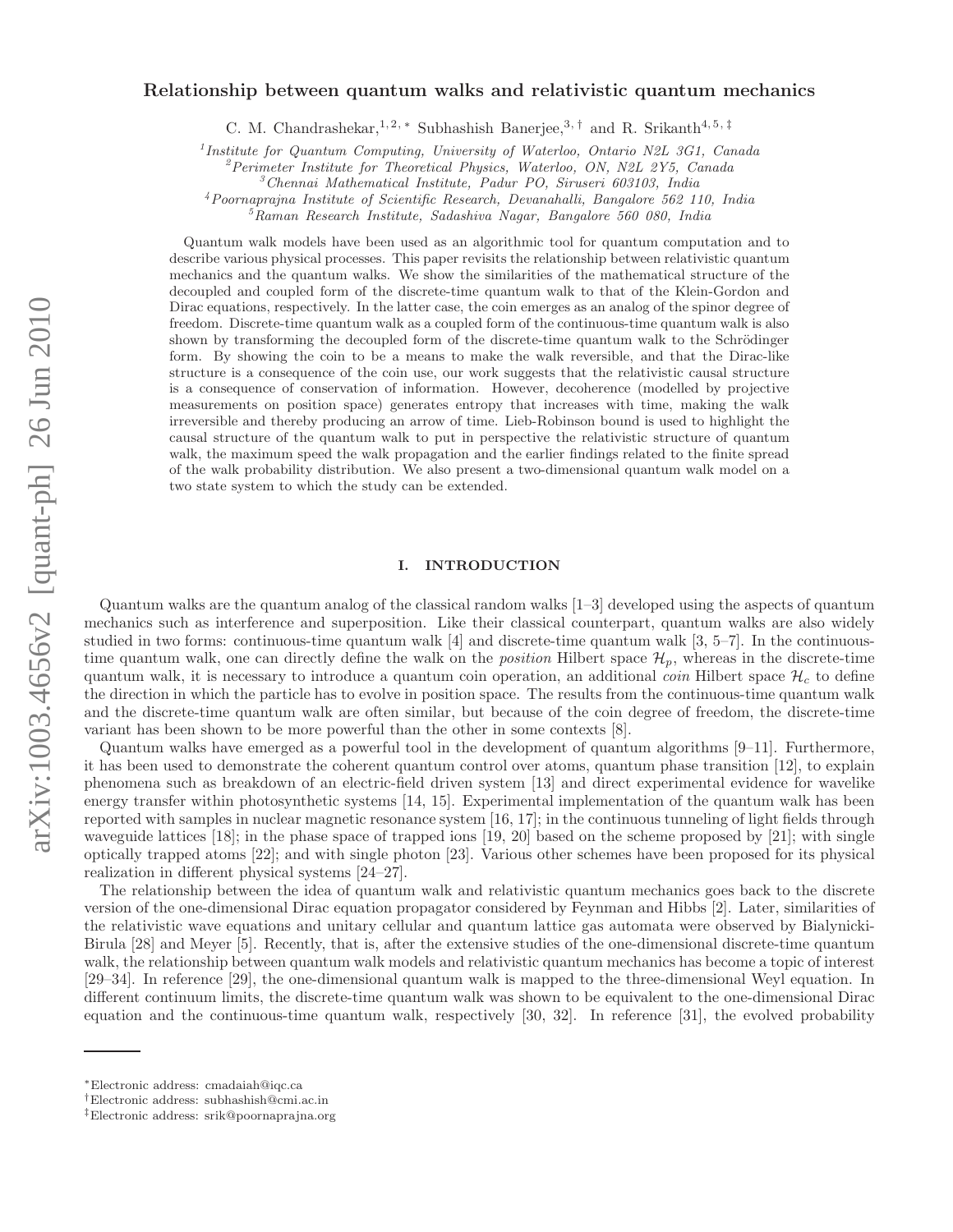density for the Dirac particle was obtained from the asymptotic form of the probability distribution of the quantum walk. The effects similar to the relativistic effects, namely, Zitterbewegung and Klein's paradox, were shown to be present in the discrete-time quantum walk [33], and in reference [34], the Dirac equation with ultraviolet cutoff is shown to provide a discrete-time quantum walk in three dimensions on a four-component qubit [34].

The main focus of this article is to present in detail the dynamics of the discrete-time quantum walk and the similarity of its mathematical structure to that of the relativistic quantum mechanical evolution. We compare the similarities of the mathematical structures of the decoupled and coupled forms of the discrete-time quantum walk to those of the relativistic free spin-0 particles Klein-Gordon and free spin-1/2 particles Dirac equations, respectively. In the latter case, the coin emerges as an analog of the spinor degree of freedom. By showing the coin to be a means to make the walk reversible, and that the Dirac-like structure is a consequence of the coin use, our work suggests that the relativistic causal structure is a consequence of conservation of information. We also discuss the origin of time asymmetry in the projective measurement on position space producing the arrow of time and making the walk irreversible. The arrow of time in the quantum walk also been discussed recently [35]. Discrete-time quantum walk as a coupled form of the continuous-time quantum walk is also shown by transforming the decoupled form of the discretetime quantum walk to the Schrödinger form. The probability distribution for discrete-time quantum walk evolution spreads in time, but this spreading is controlled by the coin operation used during the evolution. The presence of a speed limit in a discrete-time quantum walk dynamics is, in fact, an instance of a much more general phenomenon know as the Lieb-Robinson bound. Two-dimensional quantum walk using a two-state particle is presented, to which the study can be extended.

In Sec. II, we will first review the continuous-time quantum walk which follows the Schrödinger form of evolution. In Sec. III, we will review the discrete-time quantum walk model : In Sec. III A, the dynamic structure of the discrete-time quantum walk is discussed, followed by the consequence of the projective measurement on the system, that is, the arrow of time, in Sec. III B. In Sec. IV, we will study the mathematical structure of the one-dimensional discrete-time quantum walk: its decoupled form and similarities to the free spin-0 relativistic form, that is, the Klein-Gordon form (Sec. IV A) and Schrödinger form (Sec. IV B), and its coupled form and similarities to the Dirac form (Sec. IV C). In Sec. V, we present the Lieb-Robinson bound-like effect in quantum walk evolution. In Sec. VI, a two-dimensional discrete-time quantum walk model using a two-state particle, to which the study can be extended, is presented before concluding in Sec. VII.

## II. CONTINUOUS-TIME QUANTUM WALK

To define the continuous-time quantum walk, it is easier first to define the continuous-time classical random walk and quantize it by introducing quantum amplitudes in place of classical probabilities.

The continuous-time classical random walk takes place entirely in the position space. To illustrate, let us define a continuous-time classical random walk on the position space  $\mathcal{H}_p$  spanned by a vertex set V of a graph G with edge set  $E, G = (V, E)$ . A step of the random walk can be described by an adjacency matrix A which transforms the probability distribution over  $V$ ; that is,

$$
A_{j,k} = \begin{cases} 1 & (j,k) \in E, \\ 0 & (j,k) \notin E, \end{cases} \tag{1}
$$

for every pair j,  $k \in V$ . The other important matrix associated with the graph G is the generator matrix **H** given by

$$
\mathbf{H}_{j,k} = \begin{cases} d_j \gamma & j = k \\ -\gamma & (j,k) \in E \\ 0 & \text{otherwise} \end{cases}
$$
 (2)

where  $d_i$  is the degree of the vertex j and  $\gamma$  is the probability of transition between neighboring nodes per unit time.

If  $p_i(t)$  denotes the probability of being at vertex j at time t, then the transition on graph G is defined as the solution of the differential equation

$$
\frac{d}{dt}p_j(t) = -\sum_{k \in V} \mathbf{H}_{j,k} p_k(t). \tag{3}
$$

The solution of the differential equation is given by

$$
p(t) = e^{-\mathbf{H}t}p(0).
$$
\n<sup>(4)</sup>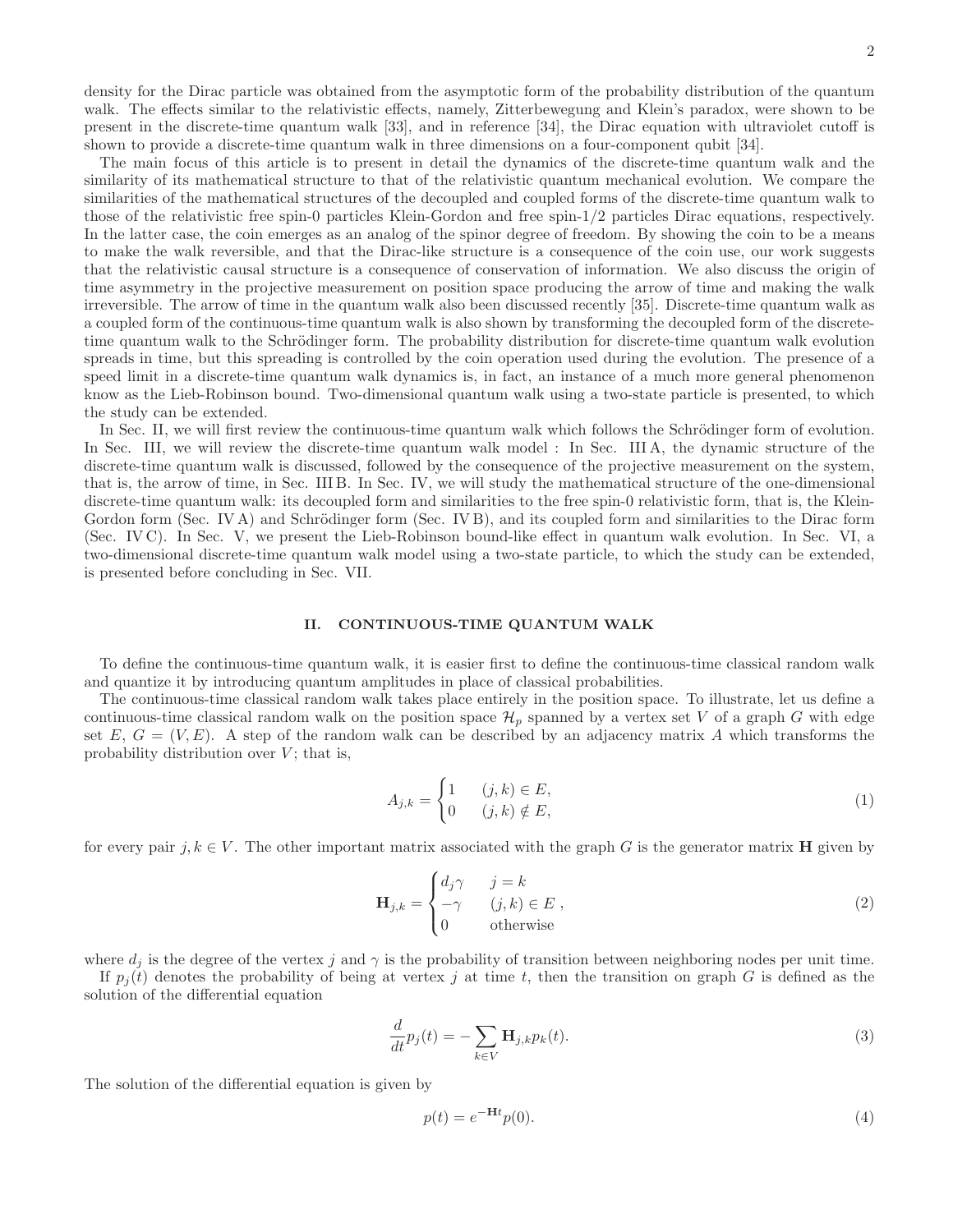By replacing the probabilities  $p_j$  by quantum amplitudes  $a_j(t) = \langle j|\psi(t)\rangle$  where  $|j\rangle$  is spanned by the orthogonal basis of the position Hilbert space  $\mathcal{H}_p$  and introducing a factor of i we obtain

$$
i\frac{d}{dt}a_j(t) = \sum_{k \in V} \mathbf{H}_{j,k}a_k(t).
$$
\n(5)

We can see that Eq.  $(5)$  is the Schrödinger equation

$$
i\frac{d}{dt}|\psi\rangle = \mathbf{H}|\psi\rangle.
$$
 (6)

Since the generator matrix is an Hermitian operator, the normalization is preserved during the dynamics. The solution of the differential equation can be written in the form

$$
|\psi(t)\rangle = e^{-i\mathbf{H}t}|\psi(0)\rangle.
$$
 (7)

Therefore the continuous-time quantum walk is of the form of the Schrödinger equation, a nonrelativistic quantum evolution.

To implement the continuous-time quantum walk on a line, the position Hilbert space  $\mathcal{H}_p$  can be written as a state spanned by the basis states  $|\psi_i\rangle$ , where  $j \in \mathbb{Z}$ . The Hamiltonian H is defined such that

$$
\mathbf{H}|\psi_j\rangle = -\gamma|\psi_{j-1}\rangle + 2\gamma|\psi_j\rangle - \gamma|\psi_{j+1}\rangle\tag{8}
$$

and evolves the system through time  $t$  via the transformation

$$
U(t) = \exp(-i\mathbf{H}t). \tag{9}
$$

The Hamiltonian H of the process acts as the generator matrix which will transform the probability amplitude at the rate of  $\gamma$  to the neighboring sites, where  $\gamma$  is a time-independent constant.

## III. ONE-DIMENSIONAL DISCRETE-TIME QUANTUM WALK

We will first define the structure of the one-dimensional discrete-time classical random walk. The discrete-time classical random walk takes place on the position Hilbert space  $\mathcal{H}_p$  with instruction from the coin operation. A coin flip defines the direction in which the particle moves, and a subsequent position shift operation moves the particle in position space. For a walk on a line, a two-sided coin with a head and a tail defines the movements to the left and right side, respectively.

The one-dimensional discrete-time quantum walk also has a very similar structure to that of its classical counterpart. The coin flip is replaced by the quantum coin operation which defines the superposition of direction in which the amplitude of the particle evolves simultaneously. The quantum coin operation followed by the unitary shift operation is iterated without resorting to intermediate measurement to implement a large number of steps. During the walk on a line, interference between the left- and the right- propagating amplitude results in the quadratic growth of variance with the number of steps.

The discrete-time quantum walk on a line is defined on a Hilbert space

$$
\mathcal{H} = \mathcal{H}_c \otimes \mathcal{H}_p,\tag{10}
$$

where  $\mathcal{H}_c$  is the coin Hilbert space and  $\mathcal{H}_p$  is the position Hilbert space. For a discrete-time quantum walk in one dimension,  $\mathcal{H}_c$  is spanned by the basis state (internal state) of the particle  $|0\rangle$  and  $|1\rangle$ , and  $\mathcal{H}_p$  is spanned by the basis state of the position  $|\psi_i\rangle$ , where  $j \in \mathbb{Z}$ . To implement the discrete-time quantum walk on a particle at origin in state

$$
|\Psi_{in}\rangle = (\cos(\delta)|0\rangle + e^{i\eta}\sin(\delta)|1\rangle) \otimes |\psi_0\rangle, \qquad (11)
$$

the quantum coin toss operation  $B \in U(2)$ , which in general can be written as

$$
B_{\zeta,\alpha,\beta,\gamma} = e^{i\zeta} e^{i\alpha\sigma_x} e^{i\beta\sigma_y} e^{i\gamma\sigma_z},\tag{12}
$$

is applied, where  $\sigma_x, \sigma_y$ , and  $\sigma_z$  are the Pauli spin operators. Parameters of the coin operations  $\zeta, \alpha, \beta, \gamma$  can be varied to get different superposition states of the particle; that is, quantum coin operation  $B_{\zeta,\alpha,\beta,\gamma}$  is used to evolve the particle to superposition of its basis states such that it can serve as an instruction to simultaneously evolve the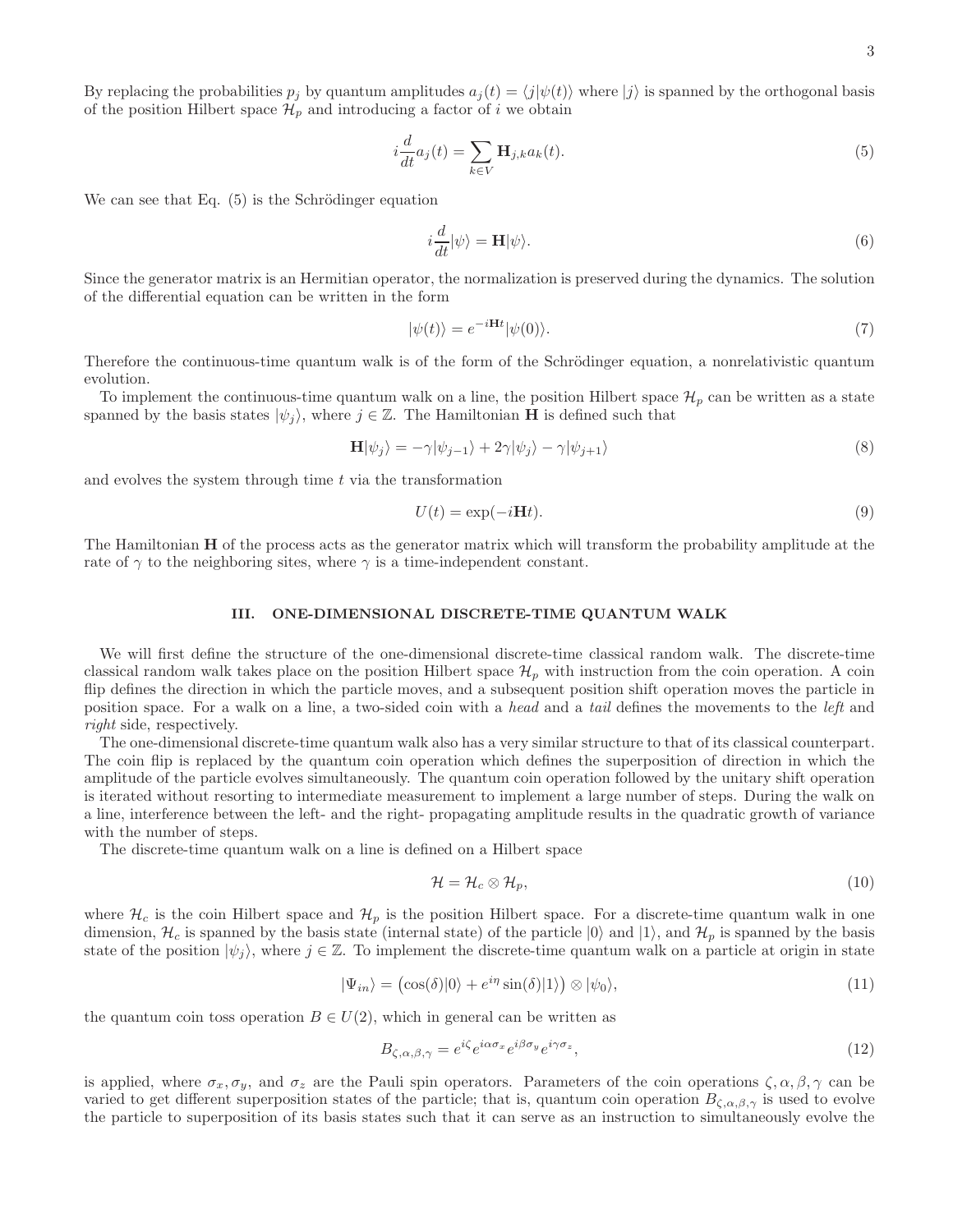particle to the *left* and right of its initial position. The quantum coin operation is followed by the conditional unitary shift operation  $S$  given by

$$
S = e^{-i(|0\rangle\langle 0| - |1\rangle\langle 1|)\otimes \hat{P}l} = (|0\rangle\langle 0| \otimes e^{-i\hat{P}l}) + (|1\rangle\langle 1| \otimes e^{i\hat{P}l}), \qquad (13)
$$

where  $\hat{P}$  is the momentum operator, l is the step length, and  $|0\rangle$  and  $|1\rangle$  are the basis states of the particle. Therefore the operator S, which delocalizes the wave packet in different basis states  $|0\rangle$  and  $|1\rangle$  over the position  $(j-1)$  and  $(j + 1)$  when step length  $l = 1$ , can also be written as

$$
S = |0\rangle\langle 0| \otimes \sum_{j \in \mathbb{Z}} |\psi_{j-1}\rangle\langle \psi_j| + |1\rangle\langle 1| \otimes \sum_{j \in \mathbb{Z}} |\psi_{j+1}\rangle\langle \psi_j|.
$$
 (14)

The states in the new position are again evolved into the superposition of its basis state and the process of quantum coin toss operation  $B_{\zeta,\alpha,\beta,\gamma}$  followed by the conditional unitary shift operation S,

$$
W_{\zeta,\alpha,\beta,\gamma} = S(B_{\zeta,\alpha,\beta,\gamma} \otimes 1) \tag{15}
$$

is iterated without resorting to intermediate measurement, to realize a large number of steps of the discrete-time quantum walk. The four variable parameters of the quantum coin,  $\zeta$ ,  $\alpha$ ,  $\beta$ , and  $\gamma$  in Eq. (12) can be varied to change and control the probability amplitude distribution in the position space.

The most widely studied form of the discrete-time quantum walk is the Hadamard walk, using the Hadamard operation  $H = \frac{1}{\sqrt{2}}$ 2  $(1 \ 1$  $1 -1$  as a quantum coin operation, and the role of the coin operation and initial state to control the probability amplitude distribution has been discussed in earlier studies [6, 36]. It has been demonstrated that a three-parameter  $SU(2)$  quantum coin operation,

$$
B_{\xi,\theta,\zeta} \equiv \begin{pmatrix} e^{i\xi}\cos(\theta) & e^{i\zeta}\sin(\theta) \\ -e^{-i\zeta}\sin(\theta) & e^{-i\xi}\cos(\theta) \end{pmatrix}
$$
 (16)

is sufficient to describe the most general form of the discrete-time quantum walk [37].

#### A. Dynamic structure of discrete-time quantum walk

The standard symmetric discrete-time classical random walk leads to

$$
p(j, t+1) = \frac{1}{2} \left[ p(j-1, t) + p(j+1, t) \right],\tag{17}
$$

where  $p(i, t)$  denotes the probability of finding the particle at position j at discrete time t. This equation expresses the fact that all the probability at a given site is transmitted out at each time step, so that the probability available at it in the next time step is that received in equal measure from its immediate neighbors. Subtracting  $p(j, t)$  from both sides of Eq. (17) leads to the difference equation which corresponds to differential equation

$$
\frac{\partial}{\partial t}p(j,t) = \frac{\partial^2}{\partial^2 j}p(j,t),\tag{18}
$$

which is the standard classical diffusion equation. The preceding equation is irreversible because the coin is effectively thrown away after each toss. It is also nonrelativistic in the sense that it is not symmetric in time and space and leads to a dispersion relation that is nonrelativistic [32]. On the contrary, in the discrete-time quantum walk, the information of the state of the quantum coin in the previous step is retained and carried over to the next step. This makes the quantum walk reversible.

To illustrate this, we consider the wave function describing the position of a particle and analyze how it evolves with time t. Let t be the time required to implement t steps of the quantum walk. The two-component vector of amplitudes of the particle, being at position j, at time t, with left-moving  $(L)$  and right-moving  $(R)$  components, is given by

$$
\Psi(j,t) = \begin{pmatrix} \Psi_L(j,t) \\ \Psi_R(j,t) \end{pmatrix} . \tag{19}
$$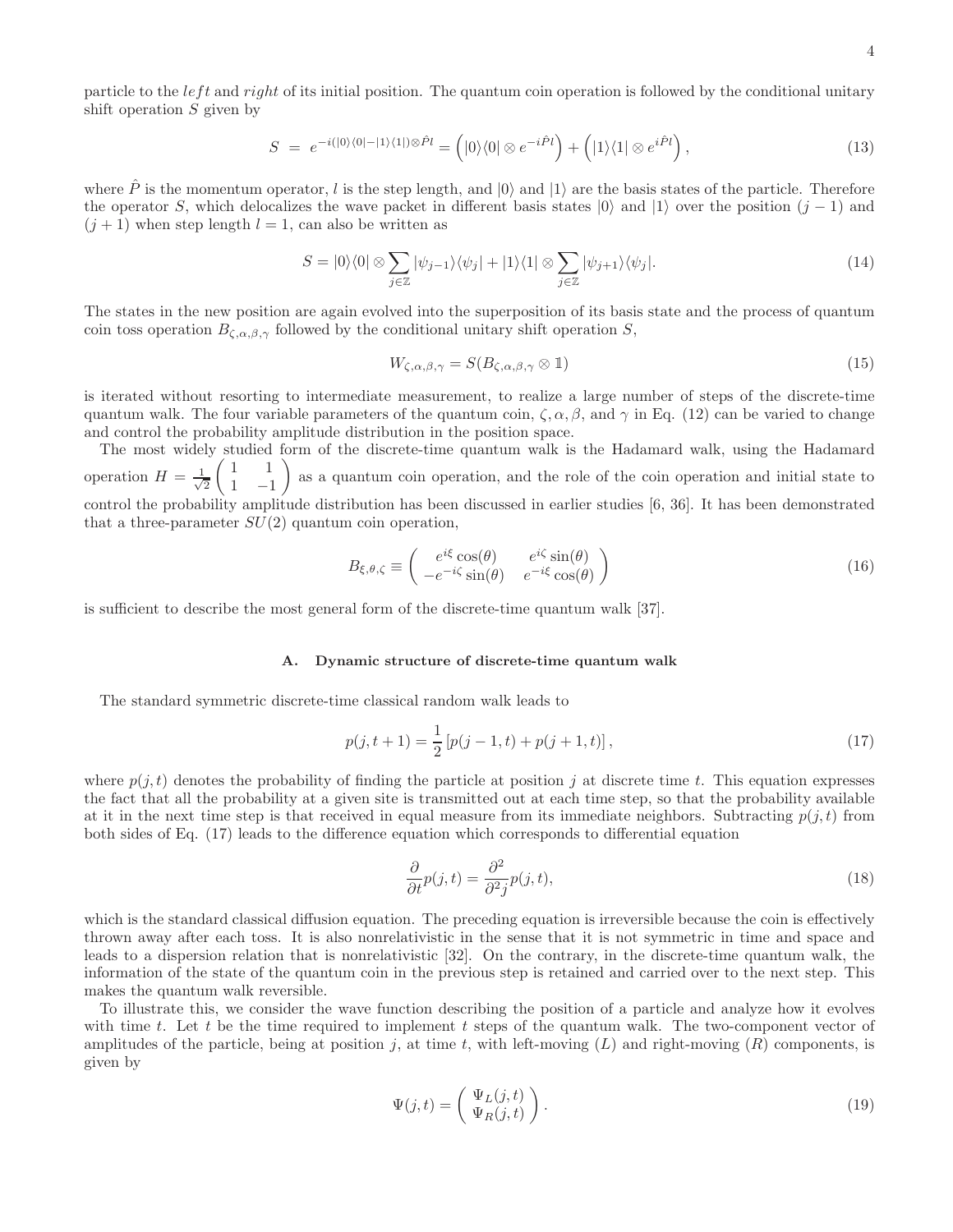A single-variable parameter quantum coin operation of the form

$$
B_{0,\theta,-\frac{\pi}{2}} = \begin{pmatrix} \cos(\theta) & -i\sin(\theta) \\ -i\sin(\theta) & \cos(\theta) \end{pmatrix}
$$
 (20)

is used to drive the dynamics for  $\Psi(j, t)$ . The coin parameters  $(0, \theta, -\frac{\pi}{2})$  have been used here to achieve a symmetrical form of the coin operation on the particle. The quantum coin operation is followed by the conditional shift operator S; that is,  $S(B_{0,\theta,-\frac{\pi}{2}} \otimes \mathbb{1})$  in terms of left-moving  $(L)$  and right-moving  $(R)$  components at a given position j and time  $t + 1$  is given by

$$
\begin{pmatrix}\n\Psi_L(j, t+1) \\
\Psi_R(j, t+1)\n\end{pmatrix} = \begin{pmatrix}\n\cos(\theta)a & -i\sin(\theta)a^\dagger \\
-i\sin(\theta)a^\dagger & \cos(\theta)a\n\end{pmatrix} \begin{pmatrix}\n\Psi_L(j, t) \\
\Psi_R(j, t)\n\end{pmatrix},
$$
\n(21)

where action of operator a and  $a^{\dagger}$  on  $\Psi(j, t)$  is given by

$$
a\Psi(j,t) = \Psi(j+1,t),\tag{22a}
$$

$$
a^{\dagger} \Psi(j, t) = \Psi(j - 1, t). \tag{22b}
$$

Therefore,

$$
\Psi_L(j, t+1) = \cos(\theta)\Psi_L(j+1, t) - i\sin(\theta)\Psi_R(j-1, t), \tag{23a}
$$

$$
\Psi_R(j, t+1) = \cos(\theta)\Psi_R(j-1, t) - i\sin(\theta)\Psi_L(j+1, t).
$$
\n(23b)

We thus find that the coin degree of freedom is carried over during the dynamics of the discrete-time quantum walk, making it reversible.

#### B. Projective measurement, irreversibility and arrow of time

From Eqs. (23a) and (23b), we noted that the coin degree of freedom is carried over during the dynamics of the discrete-time quantum walk, making walk reversible; that is, the information is stored during the evolution so that it can be used to reverse the dynamics. However, upon projective measurement on the position space, the information of the coin is lost, making the walk irreversible. The projective measurement produces the arrow of time since its description is time asymmetric. Therefore an increase in measurement entropy of the system can be seen as an arrow of time.

This projective measurement of position happening with step time 1 can be understood as an interaction with the environment. Quantum diffusion via walk by itself does not generate entropy (being unitary); rather interaction with the environment generates entropy that increases with time. Figure (1) depicts the increase in measurement entropy with the increase in time. Measurement entropy is calculated by considering the Shannon entropy of the particle position probability distribution  $p_i$  obtained by tracing over the coin basis:

$$
H(j) = -\sum_{j=-t}^{+t} p_j \log p_j,
$$
\n(24)

where  $j$  is spanned over the position space at time  $t$ . This time dependence can be understood as follows: the position measurement generates entropy, which in each instance of measurement is translated into a classical record. That larger record of information is needed if the system is measured at a later rather than an earlier time, to reconstruct the original state. This can be construed as giving the direction of time. Following reference [38], we may say that if the record for some process actually diminished along a direction of a time, there would be no objective knowledge of the process (here the walk) having happened.

# IV. RELATIVISTIC FEATURES IN DISCRETE-TIME QUANTUM WALK

#### A. Decoupled discrete-time quantum walk equation in Klein-Gordon form

The discrete-time quantum walk can be written in a free spin-0 particles relativistic form, that is, in the Klein-Gordon form, by decoupling the components  $\Psi_L$  and  $\Psi_R$  in Eqs. (23a) and (23b) (Appendix A):

$$
\Psi_R(j, t+1) + \Psi_R(j, t-1) = \cos(\theta) [\Psi_R(j+1, t) + \Psi_R(j-1, t)],
$$
\n(25a)

$$
\Psi_L(j, t+1) + \Psi_L(j, t-1) = \cos(\theta)[\Psi_L(j+1, t) + \Psi_L(j-1, t)].
$$
\n(25b)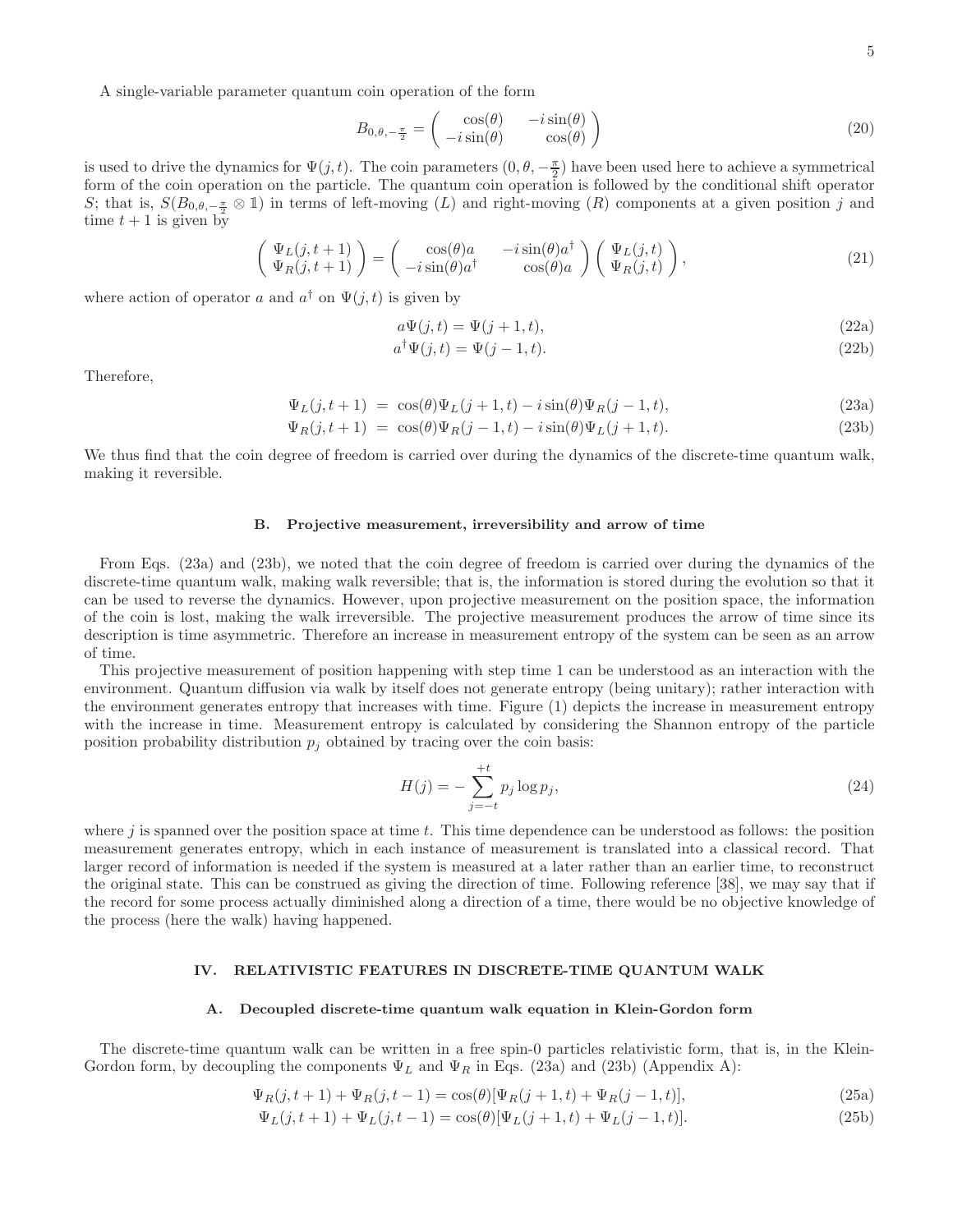

FIG. 1: (Color online) Increase in measurement entropy  $(H(j))$  with time when unit time is required to implement each step of quantum walk. Increase in entropy indicate the arrow of time. Measurement entropy was calculated for quantum walk for up to 500 units in time using  $B_{0,45°,0}$ ,  $B_{0,30°,0}$  and  $B_{0,60°,0}$  as quantum coin operations.

Subtracting  $2\Psi_R(j, t)+2\cos(\theta)\Psi_R(j, t)$  from both sides in Eq. (25a), we obtain a difference equation which corresponds to differential equation

$$
\left[\cos(\theta)\frac{\partial^2}{\partial j^2} - \frac{\partial^2}{\partial t^2}\right]\Psi_R(j,t) = 2(1 - \cos(\theta))\Psi_R(j,t),\tag{26}
$$

by setting the time step and spatial step to 1; see Appendix B for intermediate steps. A similar expression can be obtained for  $\Psi_L(j,t)$ . This shows that each component follows a Klein-Gordon equation of the form

$$
\left(\nabla^2 - \frac{1}{c^2} \frac{\partial^2}{\partial t^2}\right)\phi - \mu^2 \phi = 0,\tag{27}
$$

showing essentially the free spin-0 particles relativistic character of each component of the discrete-time quantum walk.

We obtain from Eq. (26) the equivalent of light speed c and mass m of each component  $\Psi_R$  and  $\Psi_L$  of the discrete-time quantum walk dynamics :

$$
c \equiv \sqrt{\cos(\theta)},\tag{28}
$$

$$
\mu = \frac{mc}{\hbar} \equiv \sqrt{2[\sec(\theta) - 1]}.
$$
\n(29)

Considering  $\hbar = 1$ , we can write

$$
m \equiv \sqrt{\frac{2[\sec(\theta) - 1]}{\cos(\theta)}}.
$$
\n(30)

Note that the maximum velocity is given by  $c = 1$ , corresponding to  $\theta = 0$  and  $m = 0$ , which is in agreement with the relativistic requirement that the rest mass of light vanishes. This is also in agreement with the quantum walk dynamics that  $\theta = 0$  corresponds to state  $|0\rangle$  and  $|1\rangle$  moving away from each other without any interference, resulting in maximum variance [37]. The relativistic nature of the quantum walk thus arises as a natural consequence of employing the coin. Since, as noted earlier, the coin makes the walk reversible, we have the interesting scenario that the relativistic causal structure is fundamentally a consequence of conservation of information. This is in accordance with some recent works that have studied possible information theoretical bases for the mathematical structure of quantum mechanics [39–42].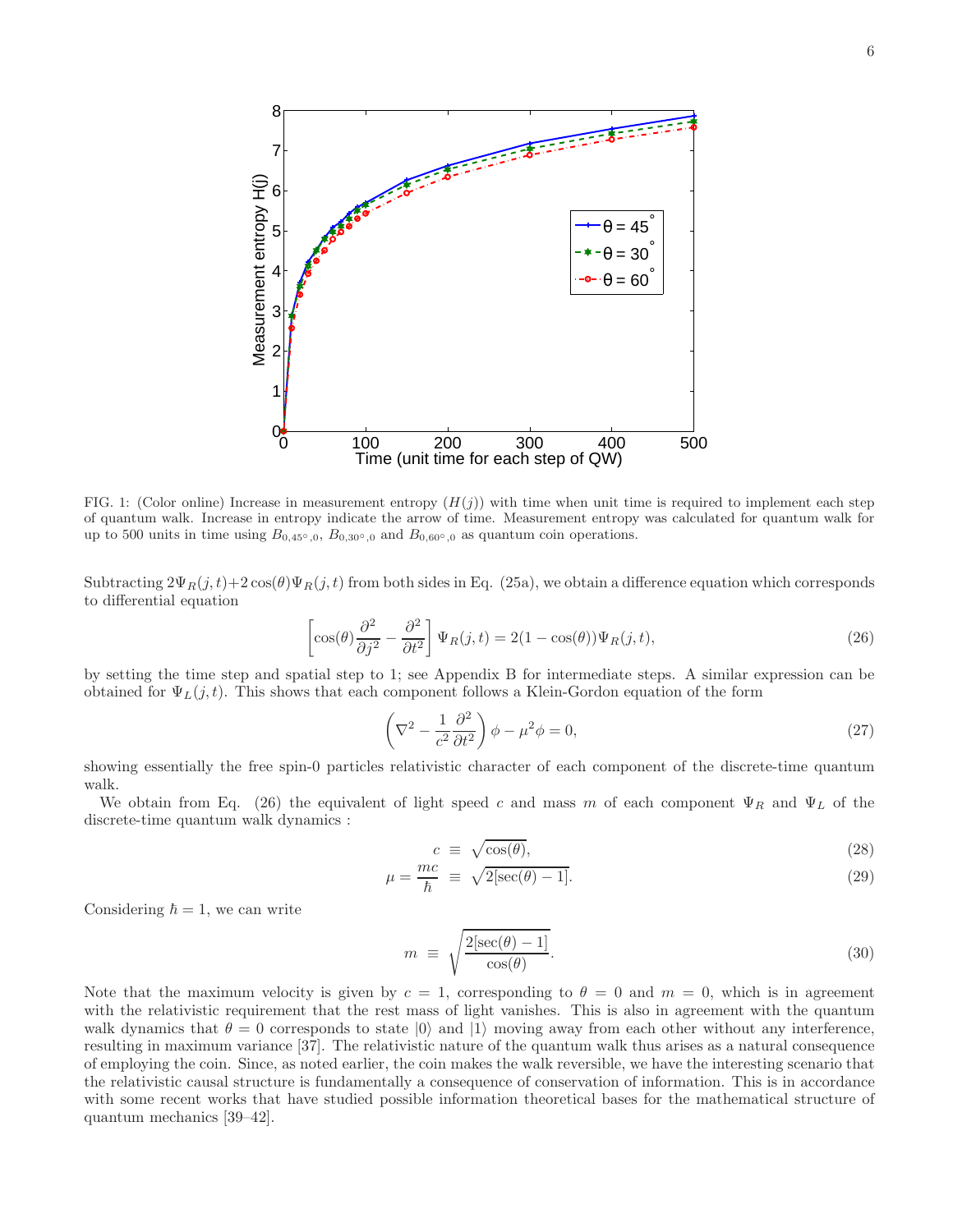# B. Decoupled discrete-time quantum walk equation in Schrödinger form

The Klein-Gordon equation can be transformed into the Schrödinger formulation [43]. Transforming the discretetime equation, Eq. (26) - which is of the second order in the time coordinate - into a system of two coupled differential equations that are of first order in time is achieved by the ansatz

$$
\Psi_R = \varphi_R + \chi_R \qquad , \qquad i\hbar \frac{\partial \Psi_R}{\partial t} = \sqrt{2[1 - \cos(\theta)]} \; (\varphi_R - \chi_R), \tag{31}
$$

in which  $\Psi_R$  and its time derivative  $\partial \Psi_R/\partial t$  are expressed as components of two functions  $\varphi_R$  and  $\chi_R$ .

Now we can show that the two coupled differential equations,

$$
i\hbar \frac{\partial \varphi_R}{\partial t} = -\frac{\hbar^2}{2\sqrt{\frac{2[\sec(\theta) - 1]}{\cos(\theta)}}} \Delta(\varphi_R + \chi_R) + \sqrt{2[1 - \cos(\theta)]} \varphi_R,
$$
\n(32a)

$$
i\hbar \frac{\partial \chi_R}{\partial t} = \frac{\hbar^2}{2\sqrt{\frac{2[\sec(\theta) - 1]}{\cos(\theta)}}} \Delta(\varphi_R + \chi_R) - \sqrt{2[1 - \cos(\theta)]} \chi_R,
$$
\n(32b)

are equivalent to the discrete-time quantum walk equation in relativistic form [Eq. (26)] (Appendix C).

The coupled Eqs. (32a) and (32b) may be combined to form one equation by introducing the column vector

$$
\Psi_R = \begin{pmatrix} \varphi_R \\ \chi_R \end{pmatrix} \tag{33}
$$

and making use of the four  $2 \times 2$  matrices

$$
\sigma_1 = \begin{pmatrix} 0 & 1 \\ 1 & 0 \end{pmatrix}, \quad \sigma_2 = \begin{pmatrix} 0 & -i \\ i & 0 \end{pmatrix}, \quad \sigma_3 = \begin{pmatrix} 1 & 0 \\ 0 & -1 \end{pmatrix}, \quad 1 = \begin{pmatrix} 1 & 0 \\ 0 & 1 \end{pmatrix}, \tag{34}
$$

which satisfy the algebraic relations

$$
\sigma_k^2 = \mathbb{1} \quad , \quad \sigma_k \sigma_l = \sigma_l \sigma_k = i \sigma_m \quad , \quad k, l, m = 1, 2, 3 - \text{in a cycle.} \tag{35}
$$

Using the preceding relations, we can combine the coupled Eqs.  $(32a)$  and  $(32b)$  to form a Schrödinger-type equation, namely,

$$
\left(i\hbar\frac{\partial}{\partial t} - \hat{H}_{\mathbf{R}}\right)\Psi_R = 0,\tag{36}
$$

where  $\hat{H}_R$  is given by

$$
\hat{\mathbf{H}}_{\mathbf{R}} = (\sigma_3 + i\sigma_2) \frac{\hat{P}^2 \sqrt{\cos(\theta)}}{2\sqrt{2[\sec(\theta) - 1]}} + \sigma_3 \sqrt{2[1 - \cos(\theta)]}. \tag{37}
$$

Here  $\hat{P} = i\hbar \nabla$ . Similarly we can obtain a Hamiltonian  $\hat{H}_L$  for  $\Psi_L$ . Hence we have found that the each component of the discrete-time quantum walk which has a structure similar to the Klein-Gordon equation can be written in a coupled Schrödinger equation formulation. Therefore a discrete-time quantum walk can be described as a coupled form of a continuous-time quantum walk driven by Hamiltonians  $H_R$  and  $H_L$ .

# C. Discrete-time quantum walk equation in Dirac Equation form

In Sec. IV A, we showed that the decoupled form of the discrete-time quantum walk equations leads to a Klein-Gordon form of the relativistic equation. Evolving the discrete-time quantum walk equations without decoupling, that is, in a coupled form, leads to a structure similar to  $1 + 1$ -dimensional Dirac equation:

$$
\left(i\hbar\frac{\partial}{\partial t} - \hat{H}_{D}\right)\Psi = \left(i\hbar\frac{\partial}{\partial t} + i\hbar c\hat{\alpha}\cdot\frac{\partial}{\partial x} - \hat{\beta}mc^{2}\right)\Psi = 0
$$
\n(38)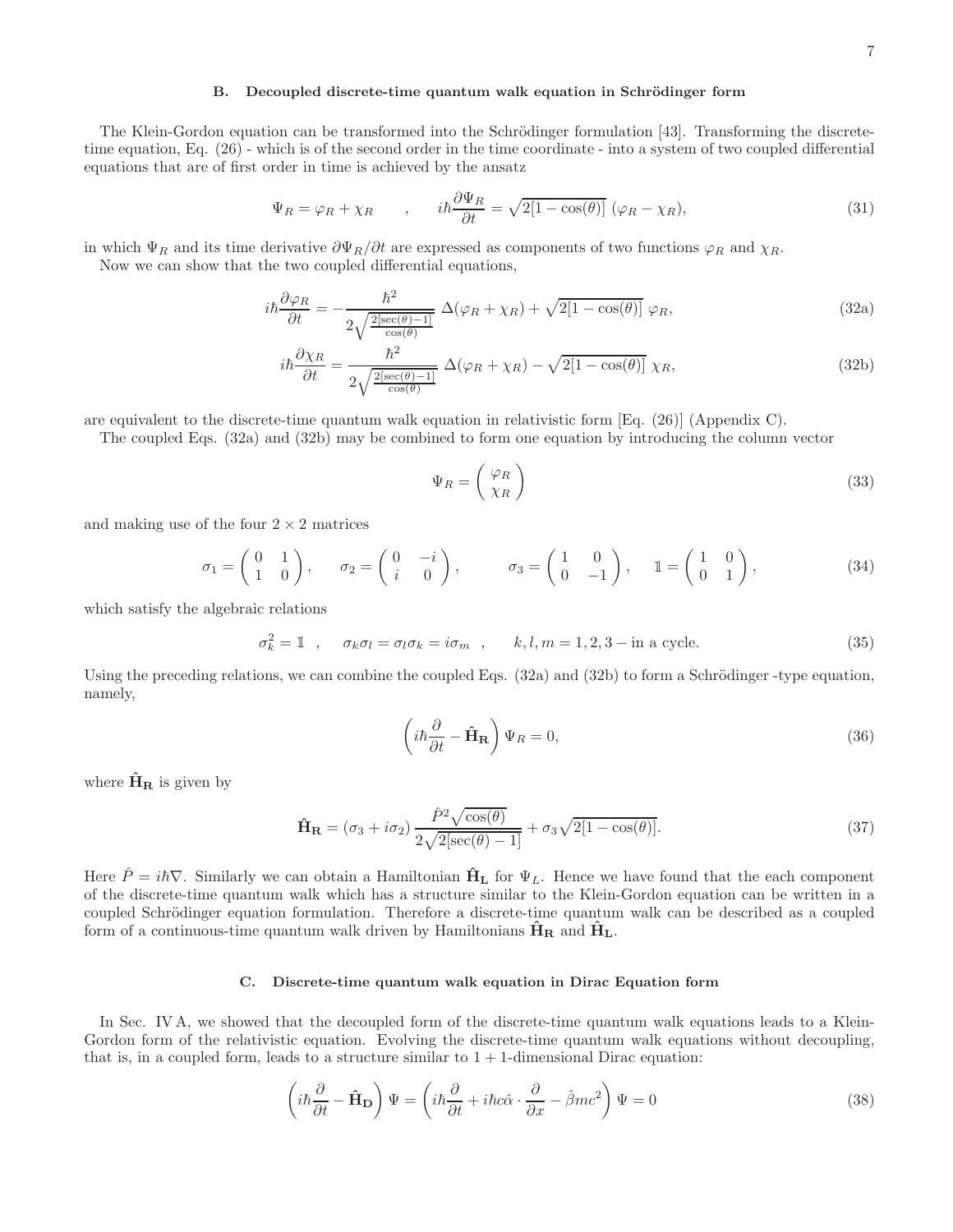where m is the rest mass, c is speed of light,  $i\hbar\frac{\partial}{\partial t}$  is the momentum operator, and x and t are the space and time coordinates. The matrices  $\hat{\alpha}$  and  $\hat{\beta}$  are Hermitian and satisfy

$$
\hat{\alpha}^2 = \hat{\beta}^2 = 1 \qquad ; \qquad \hat{\alpha}\hat{\beta} = -\hat{\beta}\hat{\alpha}.\tag{39}
$$

To illustrate this, we write the coupled discrete-time quantum walk evolution equations [Eqs. 23a) and (23b] in matrix form,

$$
\begin{pmatrix} \Psi_L(j,t+1) \\ \Psi_R(j,t+1) \end{pmatrix} = \begin{bmatrix} \cos(\theta) \begin{pmatrix} 1 & 0 \\ 0 & 1 \end{pmatrix} \begin{pmatrix} \Psi_L(j+1,t) \\ \Psi_R(j-1,t) \end{pmatrix} + \begin{bmatrix} \sin(\theta) \begin{pmatrix} 0 & -i \\ -i & 0 \end{pmatrix} \begin{pmatrix} \Psi_L(j+1,t) \\ \Psi_R(j-1,t) \end{pmatrix} \end{pmatrix}.
$$
 (40)

The action of the coin operation  $(B_{0,\theta,-\frac{\pi}{2}})$  and condition sift operator (S) on the particle commute with each other for the discrete-time quantum walk model considered in the article. Therefore the preceding expression can also be written in the form

$$
\begin{pmatrix}\n\Psi_L(j,t+1) \\
\Psi_R(j,t+1)\n\end{pmatrix} = B_{0,\theta,-\frac{\pi}{2}} \begin{pmatrix}\n\Psi_L(j+1,t) \\
\Psi_R(j-1,t)\n\end{pmatrix} = \left[\cos(\theta)\mathbb{1} + \sin(\theta)\sigma_3\sigma_2\right] \begin{pmatrix}\n\Psi_L(j+1,t) \\
\Psi_R(j-1,t)\n\end{pmatrix}.
$$
\n(41)

Subtracting both sides of the preceding equation by  $\begin{pmatrix} \Psi_L(j,t) \\ \Psi_L(j,t) \end{pmatrix}$  $\Psi_R(j,t)$  $\bigg\rangle + \left[\cos(\theta)\mathbb{1} + \sin(\theta)\sigma_3\sigma_2\right] \left(\begin{array}{c} \Psi_L(j,t) \\ \Psi_L(j,t) \end{array}\right)$  $\Psi_R(j,t)$ we get

$$
\begin{pmatrix}\n\Psi_L(j, t+1) - \Psi_L(j, t) \\
\Psi_R(j, t+1) - \Psi_R(j, t)\n\end{pmatrix} = [\cos(\theta)\mathbb{1} + \sin(\theta)\sigma_3\sigma_2] \begin{pmatrix}\n\Psi_L(j+1, t) - \Psi_L(j, t) \\
\Psi_R(j-1, t) - \Psi_R(j, t)\n\end{pmatrix} - \begin{pmatrix}\n\Psi_L(j, t) \\
\Psi_R(j, t)\n\end{pmatrix} + [\cos(\theta)\mathbb{1} + \sin(\theta)\sigma_3\sigma_2] \begin{pmatrix}\n\Psi_L(j, t) \\
\Psi_R(j, t)\n\end{pmatrix}.
$$
\n(42)

The difference form in the preceding expression can be reduced to the differential equation form

$$
\frac{\partial}{\partial t} \left( \Psi_L(j, t) \over \Psi_R(j, t) \right) = \left[ (\cos(\theta) \mathbb{1} + \sin(\theta) \sigma_3 \sigma_2) \left( \frac{\partial}{\partial j} \right) + (\cos(\theta) \mathbb{1} + \sin(\theta) \sigma_3 \sigma_2 - \mathbb{1}) \right] \left( \Psi_L(j, t) \over \Psi_R(j, t) \right). \tag{43}
$$

By reordering and multiplying the entire expression by  $i\hbar$ , we obtain

$$
i\hbar \frac{\partial}{\partial t} \left( \Psi_L(j, t) \atop \Psi_R(j, t) \right) = i\hbar \left[ (\cos(\theta)\sigma_3 - \sin(\theta)\sigma_2) \frac{\partial}{\partial j} + (\cos(\theta)\mathbb{1} + \sin(\theta)\sigma_3\sigma_2 - \mathbb{1}) \right] \left( \Psi_L(j, t) \atop \Psi_R(j, t) \right). \tag{44}
$$

When  $\theta = 0$ , the expression takes the form

$$
\left[i\hbar\frac{\partial}{\partial t} - i\hbar\sigma_3\frac{\partial}{\partial j}\right]\Psi(j,t) = 0.
$$
\n(45)

The preceding expression is analogous to the  $1+1$  dimensional Dirac equation of a massless particle  $m = 0$  in Eq. (38). Note that  $\theta = 0$ , and  $m = 0$  correspond to maximum velocity given by  $c = 1$ . This is in agreement with both the relativistic requirement that rest mass of light vanishes and the quantum walk dynamics with state  $|0\rangle$  and state  $|1\rangle$  moving away from each other without interfering, resulting in maximum variance [37].

From the Klein-Gordon form of discrete-time quantum walk discussed in Sec. IV A, we obtained  $c \equiv \sqrt{\cos(\theta)}$  and  $mc^2 \equiv \sqrt{2(1-\cos\theta)}$ . In this section we have show that at certain limits, the discrete-time quantum walk structure is analogous to the Dirac equation of the massless particle. We note that effects similar to the Zitterbewegung effect and Klein paradox in the quantum walk have been studied using a different approach in [33].

#### V. LIEB-ROBINSON BOUNDS IN QUANTUM WALKS

The probability distribution for discrete-time quantum walk evolution spreads in time, but this spreading is controlled by the coin operation used during the evolution. The presence of a speed limit in a nonrelativistic dynamics is, in fact, an instance of a much more general phenomenon. Limits to the speed of information propagation known as Lieb-Robinson bounds imply that nonrelativistic quantum dynamics has, at least approximately, the same kind of locality structure provided in a field theory by the finiteness of the speed of light. The original work by Lieb and Robinson pertaining to the bound on the group velocity in quantum spin dynamics generated by a short-range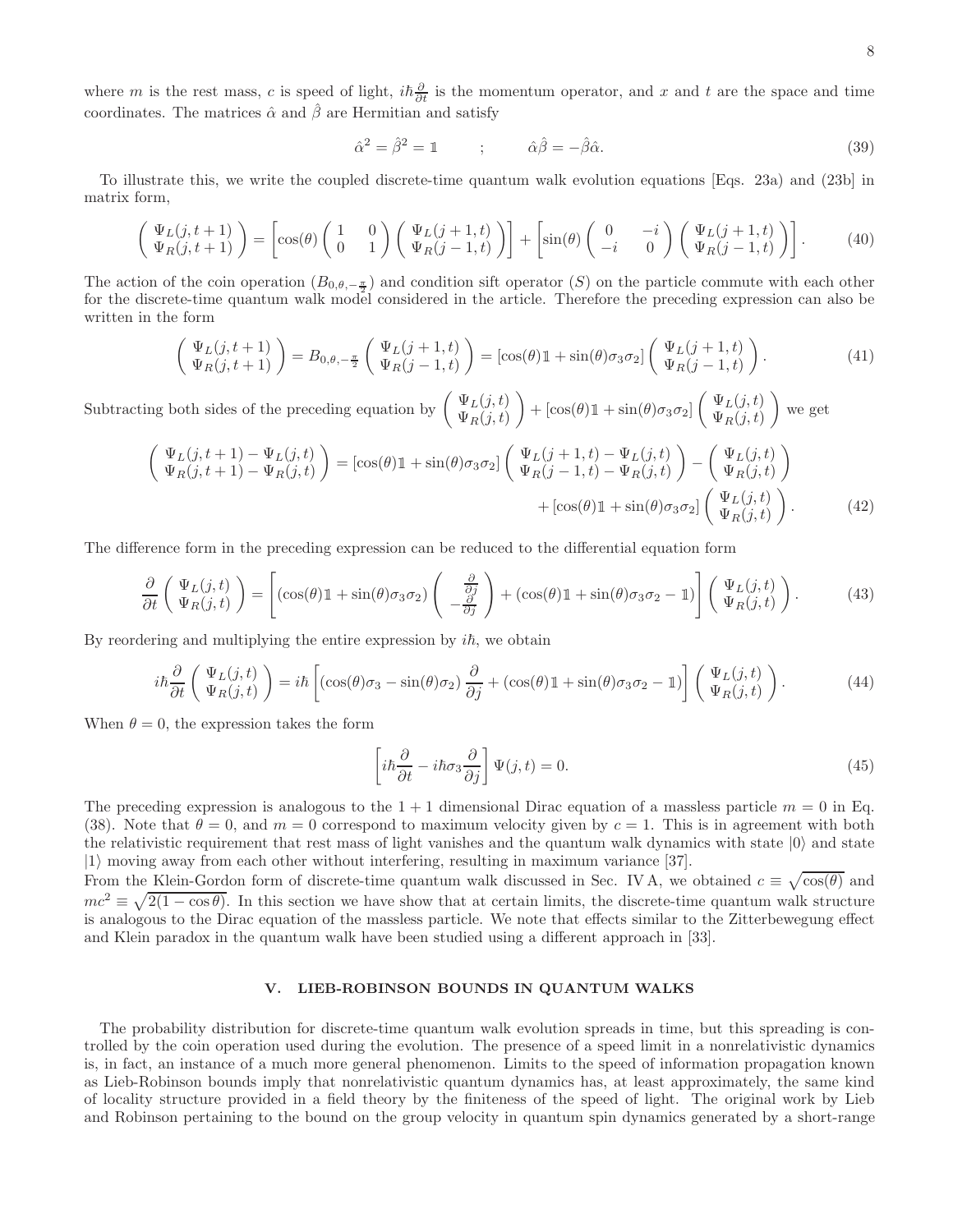Hamiltonian dates back to 1972 [44]. Since the work of Hastings [45], there have been a series of extensions and improvements [46–50] which show that nonrelativistic quantum mechanics, with evolution governed by local Hamiltonians, gives rise to an effective light cone with exponentially decaying tails. This implies an emergence of causality in a quantitative manner in that the amount of information exchanged between two regions not connected by a light cone is exponentially small.

The Lieb-Robinson bound states that the operator norm of the commutator of any operators  $O_A$  and  $O_B$  in regions  $A$  and  $B$  at different times are

$$
||[O_B(t), O_A(0)]|| \leq CN_{min} ||O_A|| ||O_B|| \exp\left(-\frac{d_{AB} - vt}{\kappa}\right),\tag{46}
$$

where  $d_{AB}$  is the distance between A and B; in graph theoretic terms the number of edges in the shortest path connecting A and B,  $N_{min} = \min \{ |A|, |B| \}$ , is the number of vertices in the smallest of regions A and B, while C, v, and  $\kappa$  are positive constants depending upon the details of the governing Hamiltonian [46, 47].

As an application of the Lieb-Robinson bound, [Eq. (46)] to discrete-time quantum walk, let us consider a onedimensional quantum walk and take the operators  $O_A$  and  $O_B$  to be the square of the particle position, at the initial point before implementing quantum walk and at the end of t steps of quantum walk with unit time required to implement each step, respectively. Bounds on correlations are found from bounds on the corresponding commutator, making use of the Lieb-Robinson bound by making a spectral decomposition of the commutator and extracting the correlation as its negative frequency component [45]. The operator norms on the right-hand side of Eq. (46), taken as the trace norm, would be the variance in the position of the particle at the initial point before starting the walk and at the end of t steps of the walk. This would involve the probability distribution

$$
p(j,t) = \langle j | \text{Tr}_{\text{c}} \left( |\Psi_{\text{B}}^{\text{t}} \rangle \langle \Psi_{\text{B}}^{\text{t}} | \right) | j \rangle, \tag{47}
$$

where  $|\Psi_B^t\rangle = W_{\xi,\theta,\zeta}^t |\Psi_A\rangle$  is the state of the particle in position space after t steps of the walk, with  $|\Psi_A\rangle$  referring to the initial state of the particle in position space, Eq. (11),  $W_{\xi,\theta,\zeta}$  is as in Eq. (16), and the trace operation in Eq. (47) is the tracing over the coin degrees of freedom.

For quantum walk using an unbiased coin operation, that is,  $B_{\xi,\theta,\zeta}$  with  $\xi = \zeta = 0$ , the variance after t steps of quantum walk is  $[1 - \sin(\theta)]t^2$  [37]. In Eq. (46),  $d_{AB}$  would be of the order of t, while v would be  $\sqrt{\cos(\theta)}$  as in Eq. (28). The Lieb-Robinson bound then tells us that the correlation function of the square of the particle position, for a t step walk, is bounded above by  $t^2$  and dies out exponentially beyond a region of the order of t. This is in accordance with [6, 7], where it was shown that for a quantum walk using a coin operator  $B_{0,\theta,0}$  the probability distribution after t steps is spread over the interval  $[-t\cos(\theta), t\cos(\theta)]$  and quickly shrinks outside this region. The arguments using the Lieb-Robinson bounds thus put in perspective the preceding findings and also lend support to the causal structure of the quantum walk evolution brought out earlier by bringing out the relativistic features inherent in the quantum walk evolution, especially the connection to the Klein-Gordon equation and the identification of the corresponding velocity of quantum walk propagation [Eq. (28)].

## VI. TWO-DIMENSIONAL DISCRETE-TIME QUANTUM WALK

The description of the discrete-time quantum walk on a line can be extended to the 2-D plane by considering a two-state particle. Operations can be defined on a two-state particle such that the amplitudes evolve in the  $x$  direction and y direction alternatively and show the relativistic structure in their evolution.

For a two-dimensional discrete-time quantum walk on a plane using a two-state particle, the coin Hilbert space  $\mathcal{H}_c$ is spanned by the basis state (internal state) of the particle  $|0\rangle$  and  $|1\rangle$  and the position Hilbert space  $\mathcal{H}_p$  is spanned by the basis state of the position  $|\psi_{j,k}\rangle$ , where  $j, k \in \mathbb{Z}$  represent the two dimensions labeled by j and k elements in position space.

The initial state of the two-state particle can be written as

$$
|\Psi_{in}\rangle = [\cos(\delta)|0\rangle + e^{i\eta}\sin(\delta)|1\rangle] \otimes |\psi_0\rangle.
$$
 (48)

It will be in a symmetric superposition state when  $\delta = \pi/4$  and  $\eta = \pi/2$ .

To realize a two-dimensional quantum walk using a two-state particle, a shift operator has to be constructed such that it will evolve the amplitudes of the particle in both the x and y directions. Therefore we will define the two shift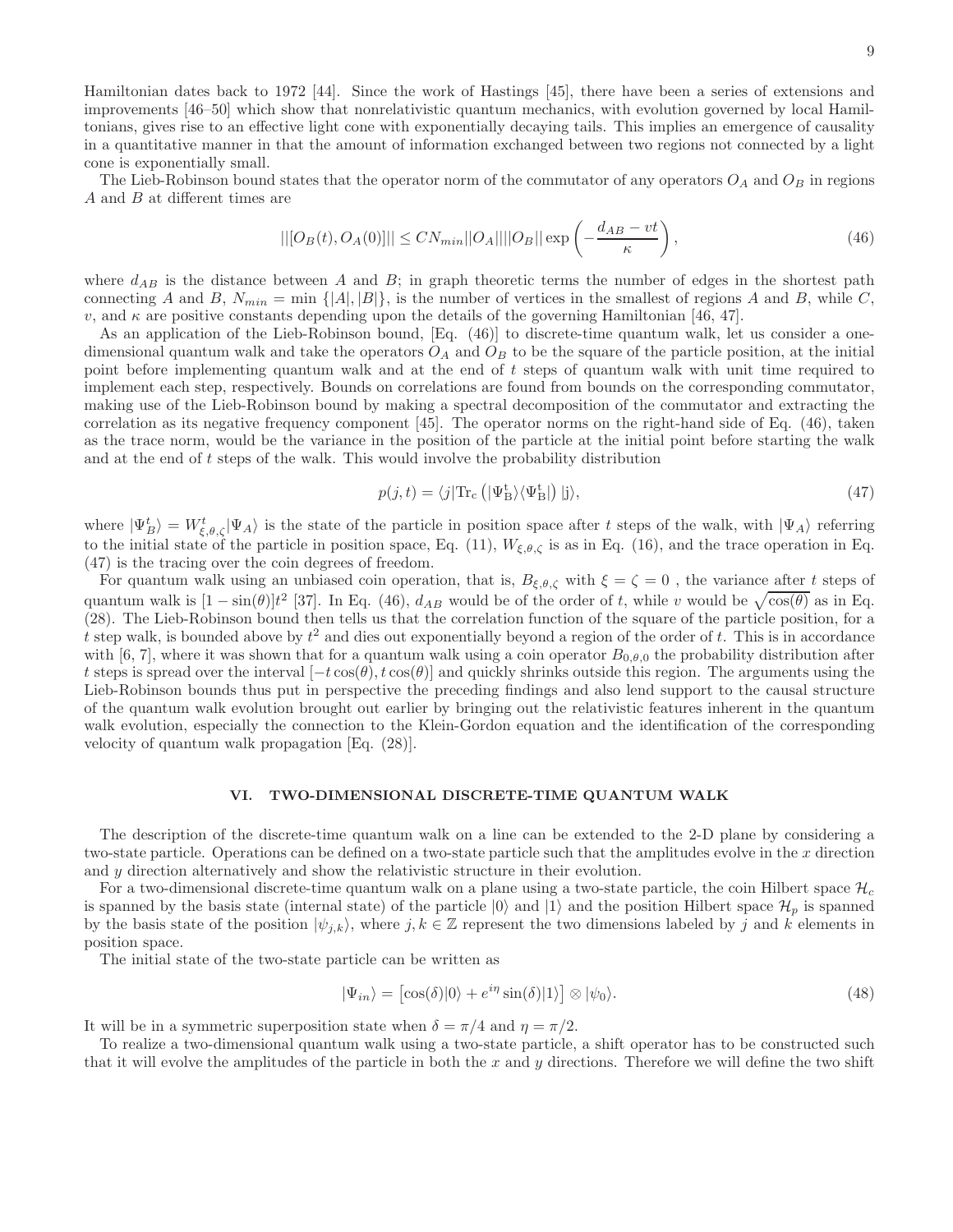operators  $S_x$  and  $S_y$  by

$$
S_x = |0\rangle\langle 0| \otimes \sum_{j,k \in \mathbb{Z}} |\psi_{j-1,k}\rangle\langle\psi_{j,k}| + |1\rangle\langle 1| \otimes \sum_{j,k \in \mathbb{Z}} |\psi_{j+1,k}\rangle\langle\psi_{j,k}|,\tag{49}
$$

$$
S_y = |\uparrow\rangle\langle\uparrow| \otimes \sum_{j,k\in\mathbb{Z}} |\psi_{j,k-1}\rangle\langle\psi_{j,k}| + |\downarrow\rangle\langle\downarrow| \otimes \sum_{j,k\in\mathbb{Z}} |\psi_{j,k+1}\rangle\langle\psi_{j,k}|,\tag{50}
$$

where the relation between  $|0\rangle, |1\rangle, |\uparrow\rangle$ , and  $|\downarrow\rangle$  is given by

$$
|0\rangle = \frac{|\uparrow\rangle + |\downarrow\rangle}{2}, \qquad |1\rangle = \frac{|\uparrow\rangle - |\downarrow\rangle}{2}, | \uparrow\rangle = |0\rangle + |1\rangle, \qquad |\downarrow\rangle = |0\rangle - |1\rangle.
$$
 (51)

If the particle is initially in the symmetric superposition state,

$$
|\Psi_{ins}\rangle = \frac{1}{\sqrt{2}} (|0\rangle + i|1\rangle) \otimes |\psi_{0,0}\rangle
$$
 (52)

then,

$$
S_x|\Psi_{ins}\rangle = \frac{1}{\sqrt{2}} (|0\rangle \otimes |\psi_{-1,0}\rangle + i|1\rangle \otimes |\psi_{+1,0}\rangle) = \frac{1}{2\sqrt{2}} [(| \uparrow \rangle + | \downarrow \rangle) \otimes |\psi_{-1,0}\rangle + i (| \uparrow \rangle - | \downarrow \rangle) \otimes |\psi_{+1,0}\rangle],
$$
  
\n
$$
S_y S_x|\Psi_{ins}\rangle = \frac{1}{2\sqrt{2}} [| \uparrow \rangle \otimes |\psi_{-1,+1}\rangle + | \downarrow \rangle \otimes |\psi_{-1,-1}\rangle + i| \uparrow \rangle \otimes |\psi_{+1,+1}\rangle - i| \downarrow \rangle \otimes |\psi_{+1,-1}\rangle]
$$
  
\n
$$
= \frac{1}{2\sqrt{2}} [(|0\rangle + |1\rangle) \otimes |\psi_{-1,+1}\rangle + (|0\rangle - |1\rangle) \otimes |\psi_{-1,-1}\rangle + i (|0\rangle + |1\rangle) \otimes |\psi_{+1,+1}\rangle
$$
  
\n
$$
-i (|0\rangle - |1\rangle) \otimes |\psi_{+1,-1}\rangle]. \tag{53}
$$

Therefore continuous iteration of  $S_yS_x$  evolves amplitudes in superposition of position space implementing a twodimensional quantum walk. During operation  $S_x$  the particle will evolve in the x direction, and during operation  $S_y$ , the particle will evolve in the y direction; that is, if the order of operation is  $S_x$  followed by  $S_y$  then during every odd step, the evolution will be in the  $x$  direction, and during every even step, the evolution will evolve the particle in the  $y$  direction. The mathematical structure of the dynamics will be similar to that of the one-dimensional quantum walk and hence a relativistic structure similar to that of the one-dimensional quantum walk can be obtained. In higher dimensions, the expression describing the evolution of the discrete-time quantum walk in D-dimensions can be decoupled to obtain a  $2 \times D$  number of expressions and worked out to be written in the relativistic forms.

#### VII. CONCLUSION

In this article, we have shown the relationship between the mathematical structure of the discrete-time quantum walk and relativistic quantum mechanics. The dynamic structure of the one-dimensional discrete-time quantum walk using a two-sided coin quantum operation has been studied. The coupled structure of the dynamic expression of a discrete-time quantum walk is decoupled to arrive at an expression analogous to a free spin-0 particles, relativistic, Klein-Gordon form. We point out the quantum walk equivalents of the speed of light c and mass m. We further use the same decoupled quantum walk expression to arrive at the Schrödinger formulation and show that the discrete-time quantum walk can be written as a coupled form of the continuous-time quantum walk. Furthermore, starting from a coupled form of the discrete-time quantum walk structure, we arrive at a mathematical structure analogous to the Dirac equation. We have shown that the coin is a means to make the walk reversible and that the Dirac-like structure is a consequence of the coin use. Our work suggests that the relativistic causal structure is a consequence of conservation of information. The existence of a maximum speed of quantum walk propagation similar to the Lieb-Robinson bound for signal propagation is also shown. This bound is used to highlight the causal structure of the walk and puts in perspective our work on the relativistic structure of quantum walk and earlier findings related to the finite spread of the walk probability distribution.

## Acknowledgement

We thank S. Arunagiri, V. V. Sreedhar and R. Parthasarathy for discussions. CMC thanks Jens Eisert for stimulating conversation on Leib-Robinson bound. CMC also thank R. Simon and Institute of Mathematical Sciences, Chennai, India for hosting him during his multiple visits.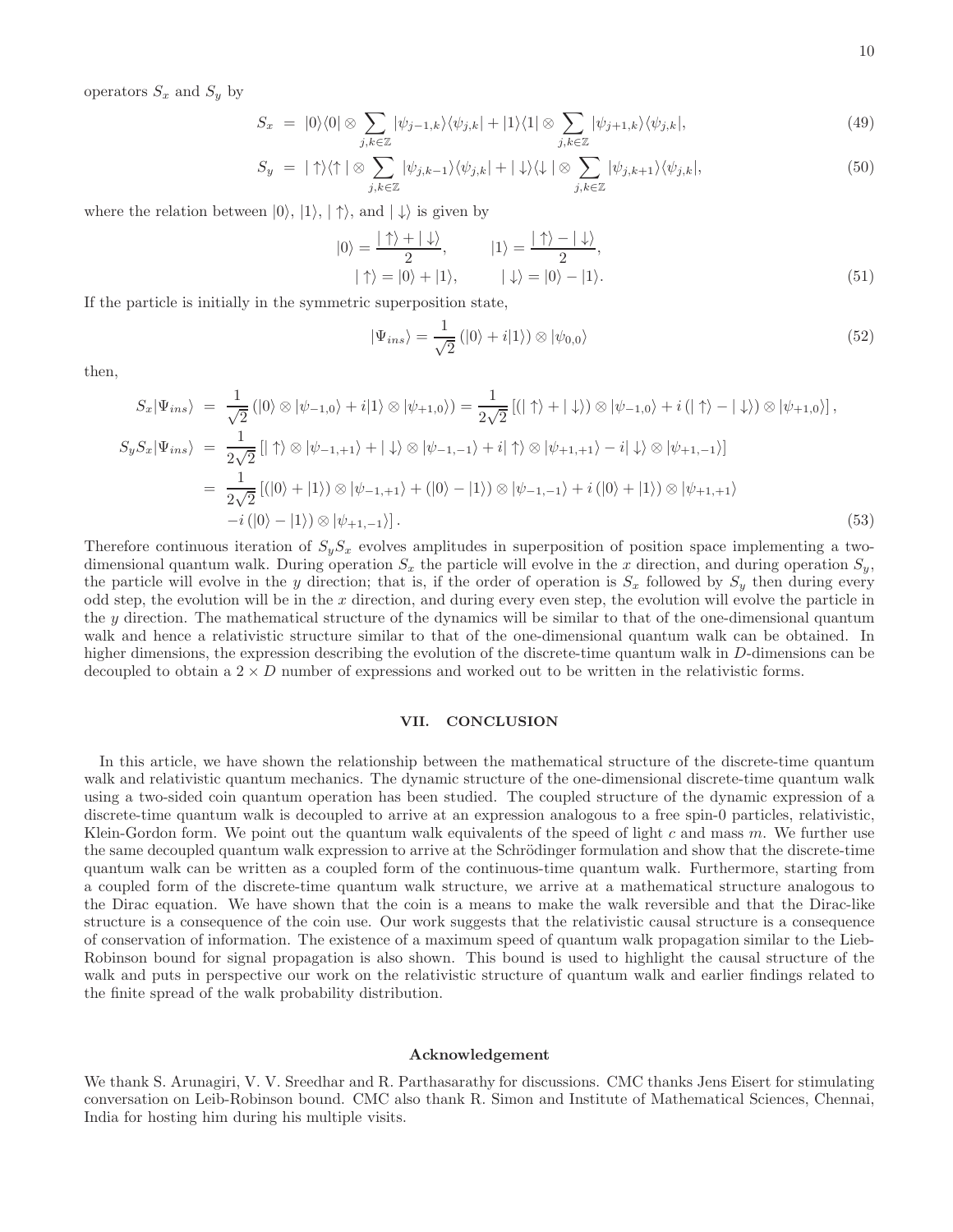## Appendix A: Decoupling the coupled expressions

Getting Eqs.  $(25a)$  and  $(25b)$  from Eqs.  $(23a)$  and  $(23b)$ From Eq. (23b), solving for  $\Psi_L$  we get

$$
\Psi_L(j+1,t) = \frac{i}{\sin(\theta)} \left[ \Psi_R(j,t+1) - \cos(\theta) \Psi_R(j-1,t) \right],\tag{A1}
$$

$$
\Psi_L(j, t+1) = \frac{i}{\sin(\theta)} \left[ \Psi_R(j-1, t+2) - \cos(\theta) \Psi_R(j-2, t+1) \right].
$$
\n(A2)

Using this to substitution for  $\Psi_L(j+1,t)$  and  $\Psi_L(j,t+1)$  in Eq. (23a), we get Eq. (25a). From Eq. (23a), solving for  $\Psi_R$ , we get

$$
\Psi_R(j-1,t) = \frac{i}{\sin(\theta)} \left[ \Psi_L(j,t+1) - \cos(\theta) \Psi_L(j+1,t) \right],\tag{A3}
$$

$$
\Psi_R(j, t+1) = \frac{i}{\sin(\theta)} \left[ \Psi_L(j+1, t+2) - \cos(\theta) \Psi_L(j+2, t+1) \right].
$$
\n(A4)

Using this to substitute for  $\Psi_R(j-1,t)$  and  $\Psi_R(j,t+1)$  in Eq. (23b), we get Eq. (25b).

# Appendix B: Getting the difference operator that corresponds to the differential operators

The difference operator  $\nabla_t$  that corresponds to the differential operator  $\partial/\partial t$  is

$$
\nabla_t = \frac{\Psi(j, t + \frac{h}{2}) - \Psi(j, t - \frac{h}{2})}{h}.
$$
\n(B1)

By setting the small incremental time to 1  $(h = 1)$ , difference operator

$$
\nabla_t = \Psi(j, t + 0.5) - \Psi(j, t - 0.5)
$$
 (B2)

corresponds to the differential operator  $\partial/\partial t$ . Therefore the operator  $\partial^2/\partial t^2$  will correspond to applying the difference operator in each of the preceding two terms, which yields

$$
\nabla_t^2 = \frac{1}{h} \times \frac{[\Psi(j, t+1) - \Psi(j, t)] - [\Psi(j, t) - \Psi(j, t-1)]}{h}
$$
  
= 
$$
\frac{(\Psi(j, t+1) - 2\psi(j, t) + \Psi(j, t-1))}{h^2};
$$
 (B3)

when the small incremental time step  $h = 1$ , it corresponds to  $\partial^2/\partial t^2$ . The difference operators  $\nabla_j$  and  $\nabla_j^2$  corresponding to  $\partial/\partial j$  and  $\partial^2/\partial j^2$  are also defined analogously for j, keeping t constant.

## Appendix C: Arriving at Klein-Gordon equation from two coupled equations

This can be shown by subtracting Eq. (32b) from Eq. (32a);

$$
i\hbar \frac{\partial}{\partial t}(\varphi_R - \chi_R) = -\frac{\hbar^2}{\sqrt{\frac{2[\sec(\theta) - 1]}{\cos(\theta)}}} \Delta(\varphi_R + \chi_R) + \sqrt{2[1 - \cos(\theta)]} (\varphi_R + \chi_R), \tag{C1}
$$

$$
i\hbar \frac{\partial}{\partial t} \left( \frac{i\hbar}{\sqrt{2[1-\cos(\theta)]}} \frac{\partial \Psi_R}{\partial t} \right) = -\frac{\hbar^2}{\sqrt{\frac{2[\sec(\theta)-1]}{\cos(\theta)}}} \Delta \Psi_R + \sqrt{2[1-\cos(\theta)]} \Psi_R, \tag{C2}
$$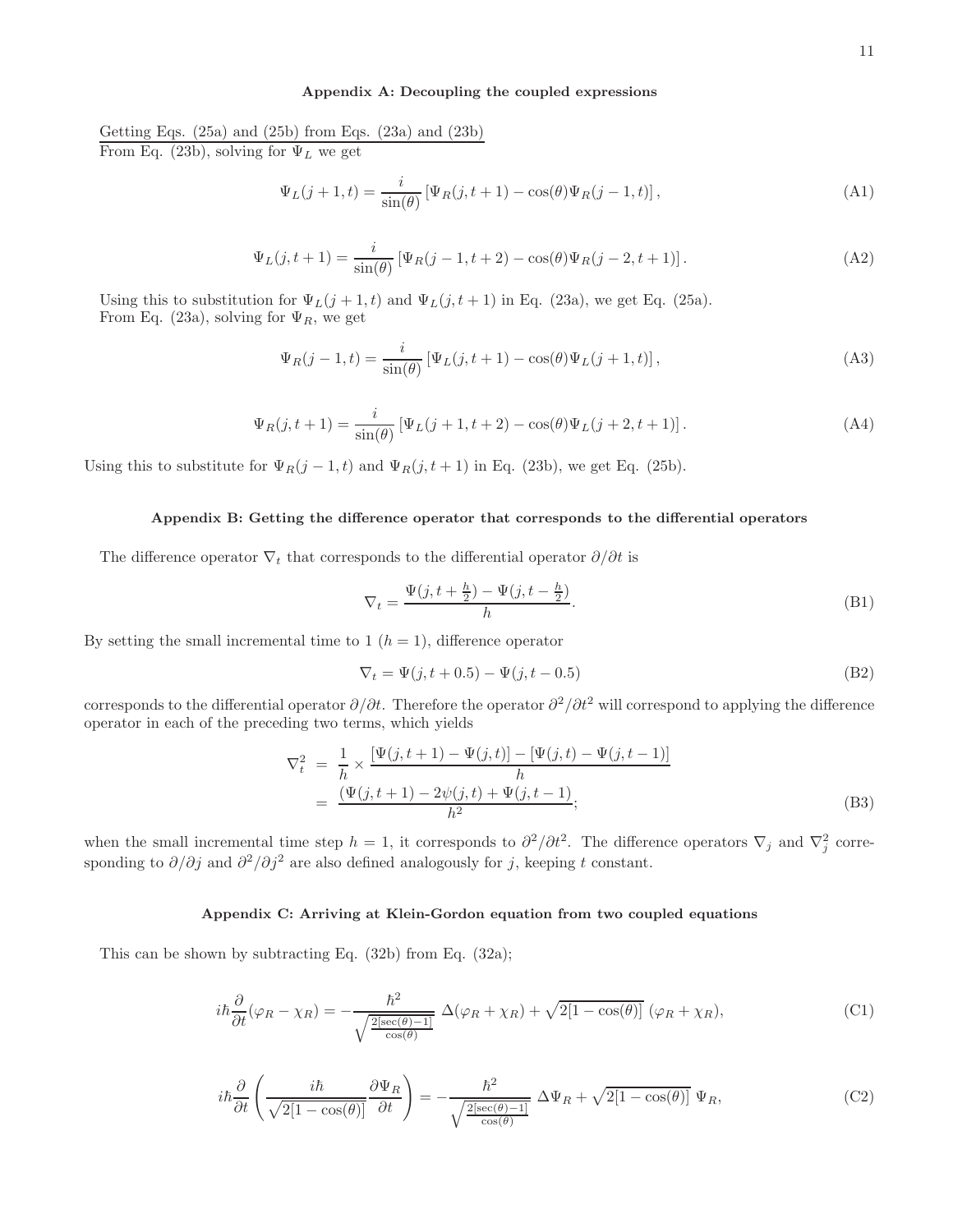$$
\frac{1}{\sqrt{2[1-\cos(\theta)]}}\frac{\partial^2 \Psi_R}{\partial t^2} = \frac{1}{\sqrt{\frac{2[\sec(\theta)-1]}{\cos(\theta)}}}\Delta\Psi_R - \sqrt{2[1-\cos(\theta)]}\Psi_R,\tag{C3}
$$

$$
\frac{1}{\sqrt{2[\sec(\theta) - 1]\cos(\theta)}} \frac{\partial^2 \Psi_R}{\partial t^2} = \frac{\sqrt{\cos(\theta)}}{\sqrt{2[\sec(\theta) - 1]}} \Delta \Psi_R - \sqrt{2[\sec(\theta) - 1]\cos(\theta)} \Psi_R.
$$
 (C4)

Thus we get:

$$
\left(\frac{1}{\cos(\theta)}\frac{\partial^2}{\partial t^2} - \Delta\right) \Psi_R = -2[\sec(\theta) - 1] \Psi_R.
$$
 (C5)

The preceding expression is a recovery of the discrete-time quantum walk equation in Klein-Gordon form.

- [1] G. V. Riazanov, Sov. Phys. JETP 6 1107 (1958).
- [2] R. P. Feynman and A.R. Hibbs, Quantum Mechanics and Path Integrals (McGraw-Hill, New York, 1965).
- [3] Y. Aharonov, L. Davidovich and N. Zagury, Phys. Rev. A 48, 1687, (1993).
- [4] E. Farhi and S. Gutmann, Phys.Rev. A 58, 915 (1998).
- [5] D. A. Meyer, J. Stat. Phys. 85, 551 (1996).
- [6] A. Ambainis, E. Bach, A. Nayak, A. Vishwanath and J. Watrous, Proceeding of the 33rd ACM Symposium on Theory of Computing (ACM Press, New York, 2001), p.60.
- [7] A. Nayak and A. Vishwanath, DIMACS Technical Report, No. 2000-43 (2001) ; arXiv:quant-ph/0010117.
- [8] A. Ambainis, J. Kempe, and A. Rivosh, Proceedings of ACM-SIAM Symp. on Discrete Algorithms (SODA), (AMC Press, New York, 2005), pp.1099-1108.
- [9] A. Ambainis, Int. Journal of Quantum Information, 1, No.4, 507-518 (2003).
- [10] A. M. Childs, R. Cleve, E. Deotto, E. Farhi, S. Gutmann and D. A. Spielman, in Proceedings of the 35th ACM Symposium on Theory of Computing (ACM Press, New York, 2003), p.59.
- [11] N. Shenvi, J. Kempe and K. Birgitta Whaley, Phys. Rev. A 67, 052307, (2003).
- [12] C. M. Chandrashekar and R. Laflamme, Phys. Rev. A 78, 022314 (2008).
- [13] T. Oka, N. Konno, R. Arita, and H. Aoki, Phys. Rev. Lett. 94, 100602 (2005).
- [14] G. S. Engel et. al., Nature 446, 782-786 (2007).
- [15] M. Mohseni, P. Rebentrost, S. Lloyd, A. Aspuru-Guzik, J. Chem. Phys. 129, 174106 (2008).
- [16] J. Du, H. Li, X. Xu, M. Shi, J. Wu, X. Zhou, and R. Han, Phys. Rev. A 67, 042316 (2003)
- [17] C. A. Ryan, M. Laforest, J. C. Boileau, and R. Laflamme, Phys. Rev. A 72, 062317 (2005).
- [18] H. B. Perets, Y. Lahini, F. Pozzi, M. Sorel, R. Morandotti, and Y. Silberberg, Phys. Rev. Lett. 100, 170506 (2008).
- [19] H. Schmitz, R. Matjeschk, Ch. Schneider, J. Glueckert, M. Enderlein, T. Huber, and T. Schaetz, Phys. Rev. Lett. 103, 090504 (2009).
- [20] F. Zahringer, G. Kirchmair, R. Gerritsma, E. Solano, R. Blatt, and C. F. Roos, Phys. Rev. Lett. 104, 100503 (2010)
- [21] B. C. Travaglione and G. J. Milburn, Phys. Rev. A 65, 032310 (2002).
- [22] K. Karski, L. Foster, J.-M. Choi, A. Steffen, W. Alt, D. Meschede, and A. Widera, Science 325, 174 (2009).
- [23] M. A. Broome, A. Fedrizzi, B. P. Lanyon, I. Kassal, A. Aspuru-Guzik, and A. G. White, arXiv:1002.4923 .
- [24] W. Dur, R. Raussendorf, V. M. Kendon, and H. J. Briegel, Phys. Rev. A 66, 052319 (2002).
- [25] K. Eckert, J. Mompart, G. Birkl, and M. Lewenstein, Phys. Rev. A 72, 012327 (2005).
- [26] C. M. Chandrashekar, Phys. Rev. A **74**, 032307 (2006).
- [27] Z.-Y. Ma, K. Burnett, M. B. d'Arcy, and S. A. Gardiner, Phys. Rev. A **73**, 013401 (2006).
- [28] I. Bialynicki-Birula, Phys. Rev. D 49, 6920 (1994).
- [29] M. Katori, S. Fujino, and N. Konno, Phys. Rev. A 72, 012316 (2005).
- [30] F. W. Strauch, Phys. Rev. A 73, 054302 (2006).
- [31] A. J. Bracken, D. Ellinas, and I. Smyrnakis, Phys. Rev. A 75, 022322 (2007).
- [32] F. W. Strauch, J. Math. Phys. 48, 082102 (2007).
- [33] P. Kurzynski, Phys. Lett. A **372**, 6125 (2008).
- [34] F. Sato and M. Katori, Phys. Rev. A **81**, 012314 (2010).
- [35] Yutaka Shikano, Kota Chisaki, Etsuo Segawa, and Norio Konno, arXiv:1001.3989 (2010).
- [36] E. Bach, S. Coppersmith, M. P. Goldschen, R. Joynt, and J. Watrous, J. Comput. Syst. Sci., 69, 562 (2004).
- [37] C. M. Chandrashekar, R. Srikanth, and R. Laflamme, Phys. Rev. A 77, 032326 (2008).
- [38] L. Maccone, Phys. Rev. Lett. **103**, 080401 (2009).
- [39] C. Brukner and A. Zeilinger, Found. Phys. 39, 677-689 (2009).